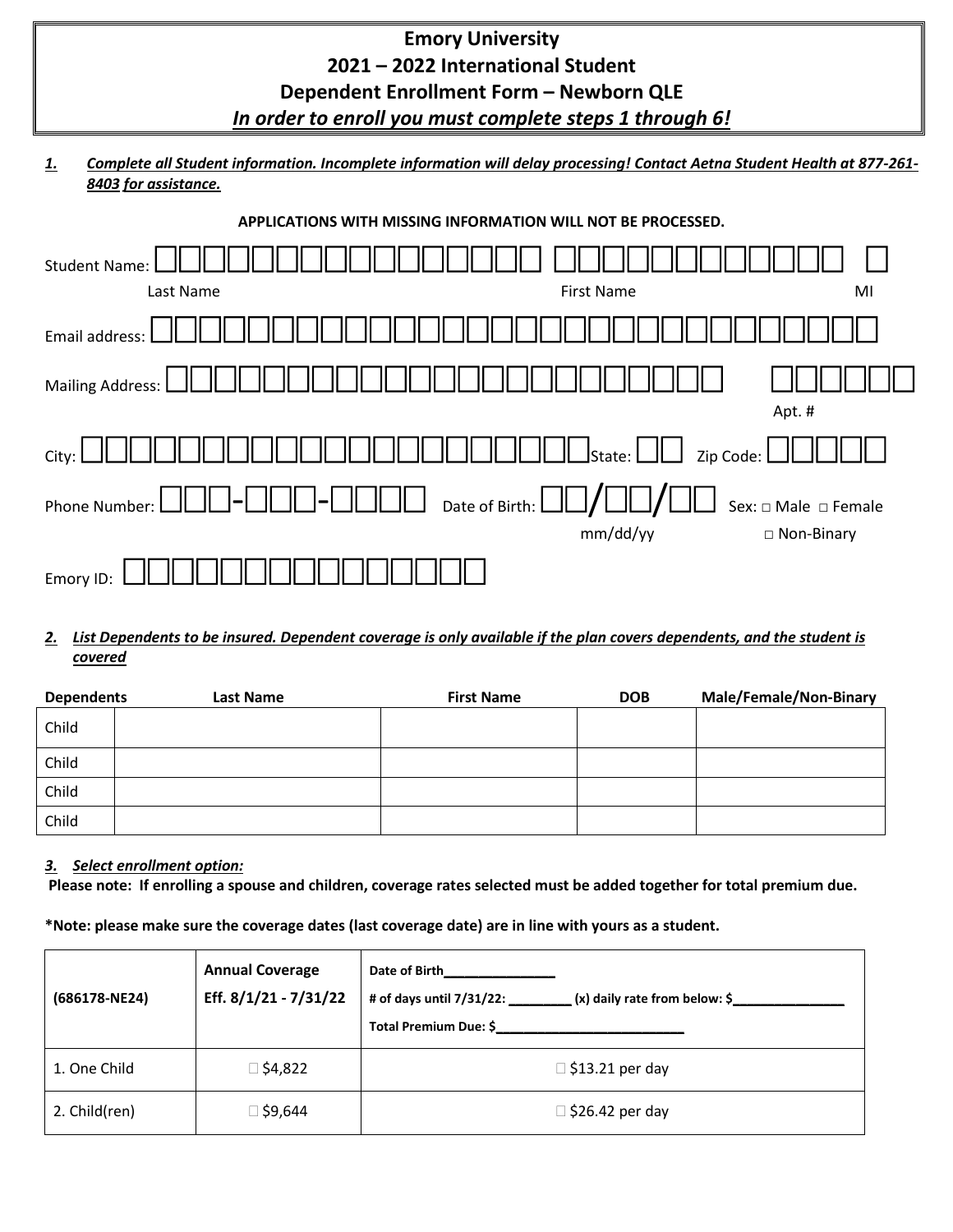# **Emory University 2021 – 2022 International Student Dependent Enrollment Form – Newborn QLE**  *In order to enroll you must complete steps 1 through 6!*

#### *4. Designate payment method.*

*Make check or money order payable to Aetna Student Health or refer to the charge card authorization to charge premium to Visa, Discover, American Express, or MasterCard (Please note Visa, Discover, American Express, and MasterCard are the only credit cards accepted). CASH WILL NOT BE ACCEPTED.*

#### **CREDIT CARD AUTHORIZATION-PLEASE PRINT CLEARLY (VISA, DISCOVER, AMERICAN EXPRESS, OR MASTERCARD ARE THE ONLY ACCEPTED CREDIT CARDS)**

| ACCEI TED CREDIT CARDS!                                                                  |
|------------------------------------------------------------------------------------------|
| Charge full amount: \$                                                                   |
| Credit card# (Visa, Discover, American Express, or MasterCard only):                     |
|                                                                                          |
| <b>Signature of Cardholder:</b><br>Printed name and address (if different from student): |

#### **PLEASE READ AND SIGN THE BACK OF THIS FORM. WITHOUT YOUR SIGNATURE, WE WILL NOT ACCEPT YOUR ENROLLMENT APPLICATION.**

#### *5. Notice to Student (Signature required)*

I have carefully read the policy plan provisions including all enrollment guidelines and elect to enroll as indicated above. **I permit Emory University to provide Aetna Student Health with enrollment status for purposes of eligibility under this plan**. I warrant that the information I have provided on this application form is true and I am aware that if I provide false information, my coverage and coverage for my spouse and child(ren), can be made void. I understand that if it is later determined that I am not eligible **(see the Plan Design and Benefits Summary or the Master Policy for eligibility guidelines),** the premium will be refunded, minus any claims paid, but the premium is not refundable for reasons other than eligibility**.** 

#### **It is the student's responsibility for timely renewal payments.**

*6.* Do we have your permission to communicate electronically with you regarding this enrollment form and this Student and dependent Health Insurance Plan? **Yes** \_\_\_\_\_\_ **No** \_\_\_\_\_\_\_

**\*Enrollment Guidelines: For applications received and accepted after the effective date of the policy period, but before the established deadline, coverage will be effective the first date of that policy period. Enrollment Forms received after the deadline will not be accepted, unless there is a significant life change that directly affects applicant's insurance coverage. When enrolling due to a life event, please attach appropriate documentation providing proof and date of the event.** 

**Signature**: \_\_\_\_\_\_\_\_\_\_\_\_\_\_\_\_\_\_\_\_\_\_\_\_\_\_\_\_\_\_\_\_\_\_\_\_\_\_\_\_\_\_\_\_\_\_\_\_\_\_\_\_\_\_\_\_\_\_\_\_\_\_\_\_\_\_**Date**:\_\_\_\_\_\_\_\_\_\_\_\_\_\_\_\_\_\_\_\_\_

#### **MAIL TO:** AETNA STUDENT HEALTH P.O. BOX 14388 LEXINGTON, KY 40512 **OR** FAX: 859-425-5200

Aetna complies with applicable Federal civil rights laws and does not discriminate, exclude or treat people differently based on their race, color, national origin, sex, age, or disability.

Aetna provides free aids/services to people with disabilities and to people who need language assistance.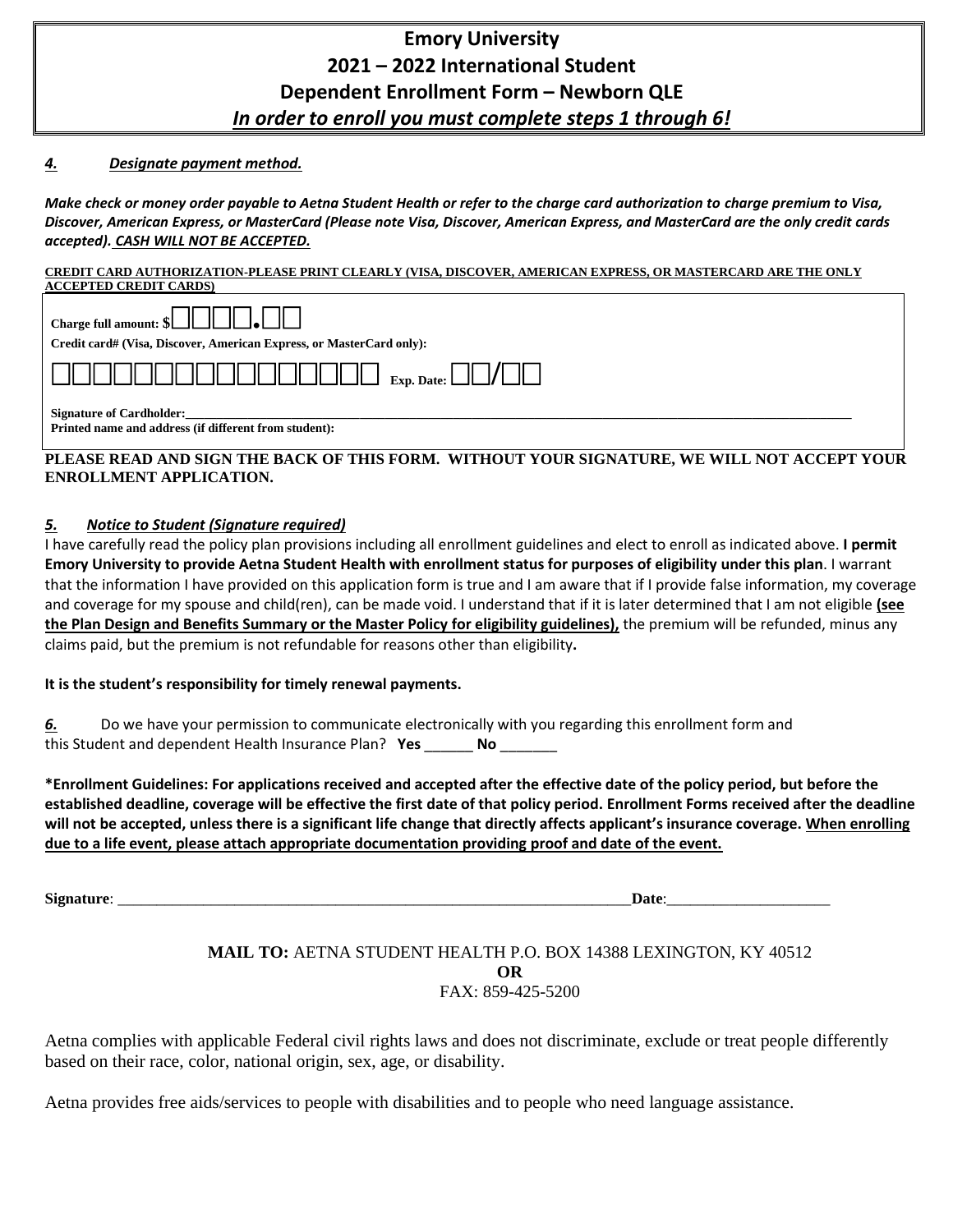# **Emory University 2021 – 2022 International Student Dependent Enrollment Form – Newborn QLE**  *In order to enroll you must complete steps 1 through 6!*

If you need a qualified interpreter, written information in other formats, translation or other services, call the number on your ID card.

If you believe we have failed to provide these services or otherwise discriminated based on a protected class noted above, you can also file a grievance with the Civil Rights Coordinator by contacting: Civil Rights Coordinator, P.O. Box 14462, Lexington, KY 40512 (CA HMO customers: PO Box 24030 Fresno, CA 93779), 1-800-648-7817, TTY: 711, Fax: 859-425-3379 (CA HMO customers: 860-262-7705), [CRCoordinator@aetna.com.](mailto:CRCoordinator@aetna.com)

You can also file a civil rights complaint with the U.S. Department of Health and Human Services, Office for Civil Rights Complaint Portal, available at [https://ocrportal.hhs.gov/ocr/portal/lobby.jsf,](https://ocrportal.hhs.gov/ocr/portal/lobby.jsf) or at: U.S. Department of Health and Human Services, 200 Independence Avenue SW., Room 509F, HHH Building, Washington, DC 20201, or at 1-800-368- 1019, 800-537-7697 (TDD).

*Aetna is the brand name used for products and services provided by one or more of the Aetna group of subsidiary companies, including Aetna Life Insurance Company, Coventry Health Care plans and their affiliates (Aetna).*

### TTY: 711

For language assistance in your language call the number listed on your ID card at no cost. (English)

Para obtener asistencia lingüística en español, llame sin cargo al número que figura en su tarjeta de identificación. (Spanish)

欲取得繁體中文語言協助,請撥打您 ID 卡上所列的號碼,無需付費。(Chinese)

Pour une assistance linguistique en français appeler le numéro indiqué sur votre carte d'identité sans frais. (French)

Para sa tulong sa wika na nasa Tagalog, tawagan ang nakalistang numero sa iyong ID card nang walang bayad. (Tagalog)

Benötigen Sie Hilfe oder Informationen auf Deutsch? Rufen Sie kostenlos die auf Ihrer Versicherungskarte aufgeführte Nummer an. (German)

للمساعدة في (اللغة العربية)، الرجاء الاتصال على الرقم المجاني المذكور في بطاقتك التعريفية. (Arabic)

Pou jwenn asistans nan lang Kreyòl Ayisyen, rele nimewo a yo endike nan kat idantifikasyon ou gratis. (French Creole)

Per ricevere assistenza linguistica in italiano, può chiamare gratuitamente il numero riportato sulla Sua scheda identificativa. (Italian)

日本語で援助をご希望の方は、IDカードに記載されている番号まで無料でお電話ください。(Japanese)

한국어로 언어 지원을 받고 싶으시면 보험 ID 카드에 수록된 무료 통화번호로 전화해 주십시오. (Korean)

برای راهنمايی به زبان فارسی، بدون هيچ هزينه ای با شماره ای که بر روی کارت شناسايی شما آمده است تماس بگيريد. انگليسی )Persian )

Aby uzyskać pomoc w języku polskim, zadzwoń bezpłatnie pod numer podany na karcie ID. (Polish)

Para obter assistência linguística em português ligue para o número grátis listado no seu cartão de identificação. (Portuguese)